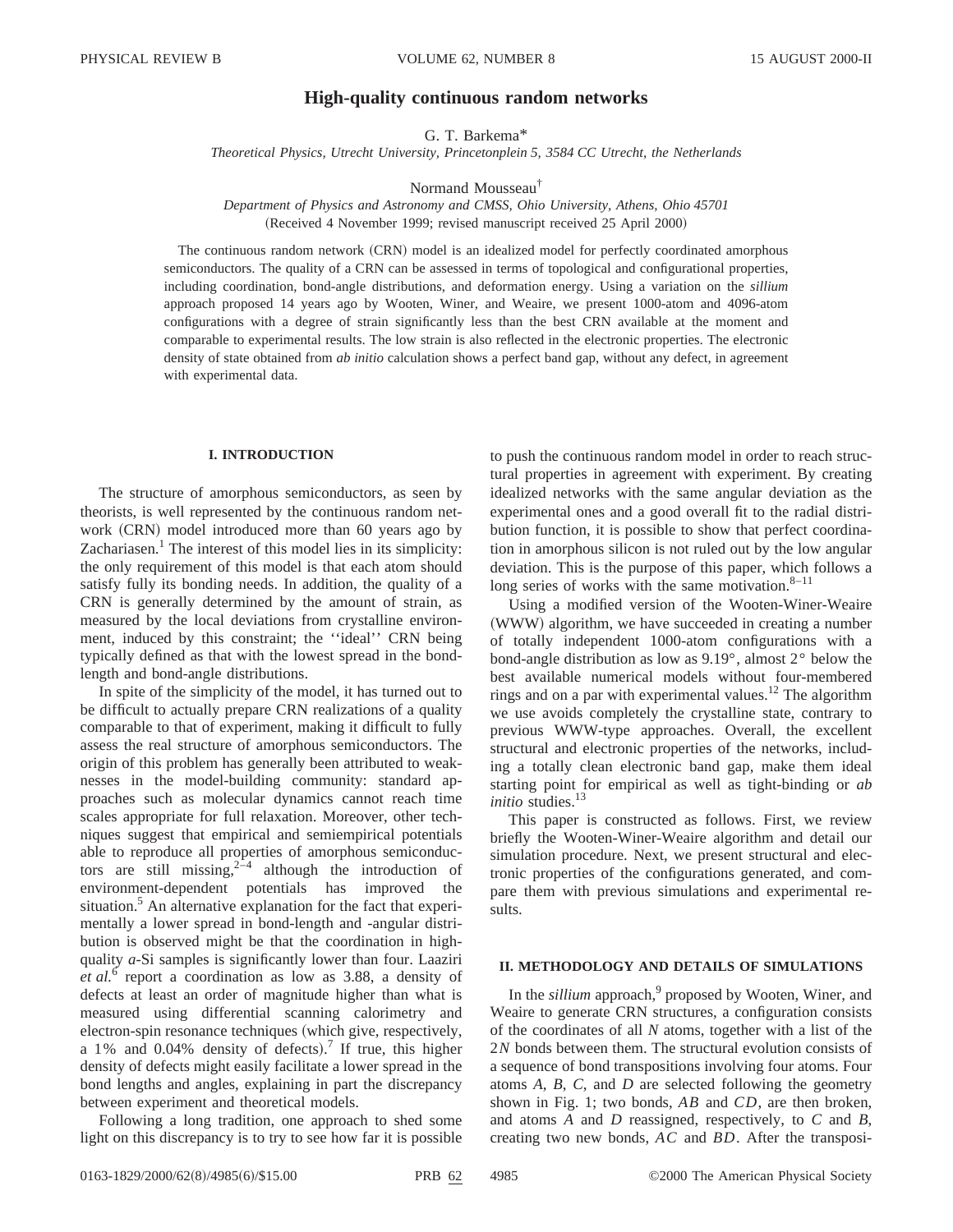

FIG. 1. A basic WWW event. Left: before; right: after the bond exchange.

tion, all atoms are allowed to relax within the constraints of the neighbor list.

Within this approach, the generation of a CRN starts with a cubic periodic diamond structure, which is then randomized by a large number of bond transpositions. After thermalization, the network is relaxed through a sequence of many more proposed bond transpositions, accepted with the Metropolis acceptance probability

$$
P = \text{Min}[1, \exp[(E_b - E_f)/k_B T]], \tag{1}
$$

where  $k_B$  is the Boltzmann constant,  $T$  is the temperature, and  $E<sub>b</sub>$  and  $E<sub>f</sub>$  are the total energies of the system before and after the proposed bond transposition.

The list of neighbors determines the topology, but also the energy of the network: independently of the distance between two atoms, they interact only if they are connected in the list of neighbors. With an explicit list of neighbors, it is possible to use a simple interaction such as the Keating potential:<sup>14</sup>

$$
E = \frac{3}{16} \frac{\alpha}{d^2} \sum_{\langle ij \rangle} (\mathbf{r}_{ij} \cdot \mathbf{r}_{ij} - d^2)^2 + \frac{3}{8} \frac{\beta}{d^2} \sum_{\langle jik \rangle} \left( \mathbf{r}_{ij} \cdot \mathbf{r}_{ik} + \frac{1}{3} d^2 \right)^2,
$$
\n(2)

where  $\alpha$  and  $\beta$  are the bond-stretching and bond-bending force constants and  $d=2.35$  Å is the Si-Si strain-free equilibrium bond length in the diamond structure. Usual values are  $\alpha$ =2.965 eV/Å<sup>2</sup> and  $\beta$ =0.285 $\alpha$ .

With the approach described above, along with a few more details that can be found in Ref. 9, Wooten and Weaire obtained 216-atom structures with an angular distribution as low as 10.9°. A decade later, using the same approach but more computing power, Djordjević, Thorpe, and Wooten (DTW) produced some large (4096-atom) networks of even better quality, with a bond-angle distribution of 11.02 degrees for configurations without four-membered rings and  $10.51^{\circ}$  when these rings where allowed.<sup>11</sup>

In the present work, using a series of algorithmic improvements and faster computers, we are able to generate structurally and electronically better networks: the 1000 atom configurations, for example, show a bond-angle distribution of almost 2° lower than DTW's model while our 4096-atom cell is more than 1° better.

The improvements introduced to the sillium approach are the following:

 $(1)$  We start from a truly random configuration rather than from a molten crystalline state, thus guaranteeing that the structure is not contaminated by some memory of the crystalline state.



FIG. 2. One step in the expansion of the loop, that eventually visits all atoms four times. Three atoms *A*, *B*, and *C* are involved, of which *B* and *C* are bonded, while *A* is bonded to neither *B* nor *C*, and of which *A* is not fourfold coordinated. The bond *BC* is then replaced by bonds *AB* and *AC*.

 $(2)$  We evaluate the acceptance of a trial move using a Metropolis accept/reject procedure *without* doing full relaxation.

~3! We use a local/nonlocal relaxation procedure to limit the number of force evaluations, i.e., we relax only locally in the first ten relaxation steps after a bond transposition  $(\text{up to}$ the third neighbor shell); in combination with improvement  $(2)$ , this makes the time per bond transposition almost independent of the configuration size.

 $(4)$  At regular times, we quench the structure at zero temperature, with advantages outlined in Sec. II C.

With these improvements, the generation of the networks proceeds as follows. We first generate starting configurations as described in Sec. II A, and quench these structures as described in Sec. II C. Next, we alternate running at a temperature of 0.25 eV for about 100 trial bond transpositions per atom and quenching. The decrease in energy is almost exclusively obtained during the quenching, the role of the annealing at finite temperature is mostly to provide for a fresh starting point for the next quench. Once the energy is brought down to about 0.3 eV per atom, and the angular spread around 10°, this procedure yields diminishing returns: the annealing is no longer able to bring the configuration to a starting point where the quenching leads to a lower minimum. To lower the energy further, we therefore also anneal the configurations in different conditions for a few hundred trial bond transpositions per atom, like a stronger three-body force or a larger volume.

#### **A. Generating random initial CRN's**

To generate a random initial configuration, we randomly place the atoms in a cubic box with periodic boundary conditions at crystalline density, under the constraint that no two atoms be closer than 2.3 Å. The difficult part is to connect these atoms in order to obtain a tetravalent network. We achieve this by starting with a loop visiting four atoms somewhere in the configuration, in such a way that each pair of atoms that are neighbors along the loop be not separated by more than a cutoff distance  $r_c$ . This loop is gradually expanded until it visits each atom exactly twice; the steps of the loop are then the bonds in our tetravalent network. The expansion of the loop is achieved by randomly selecting a group of three atoms *A*, *B*, and *C*, such that *A* is not fourfold coordinated and is within a distance of  $r_c$  from *B* and *C* but not bonded to either, while *B* and *C* are bonded. Next, the bond *BC* is replaced by bonds *AB* and *AC*, expanding the loop by one step. This procedure is illustrated in Fig. 2. Initially,  $r_c$  is set to some small value like 3  $\AA$ , but then it is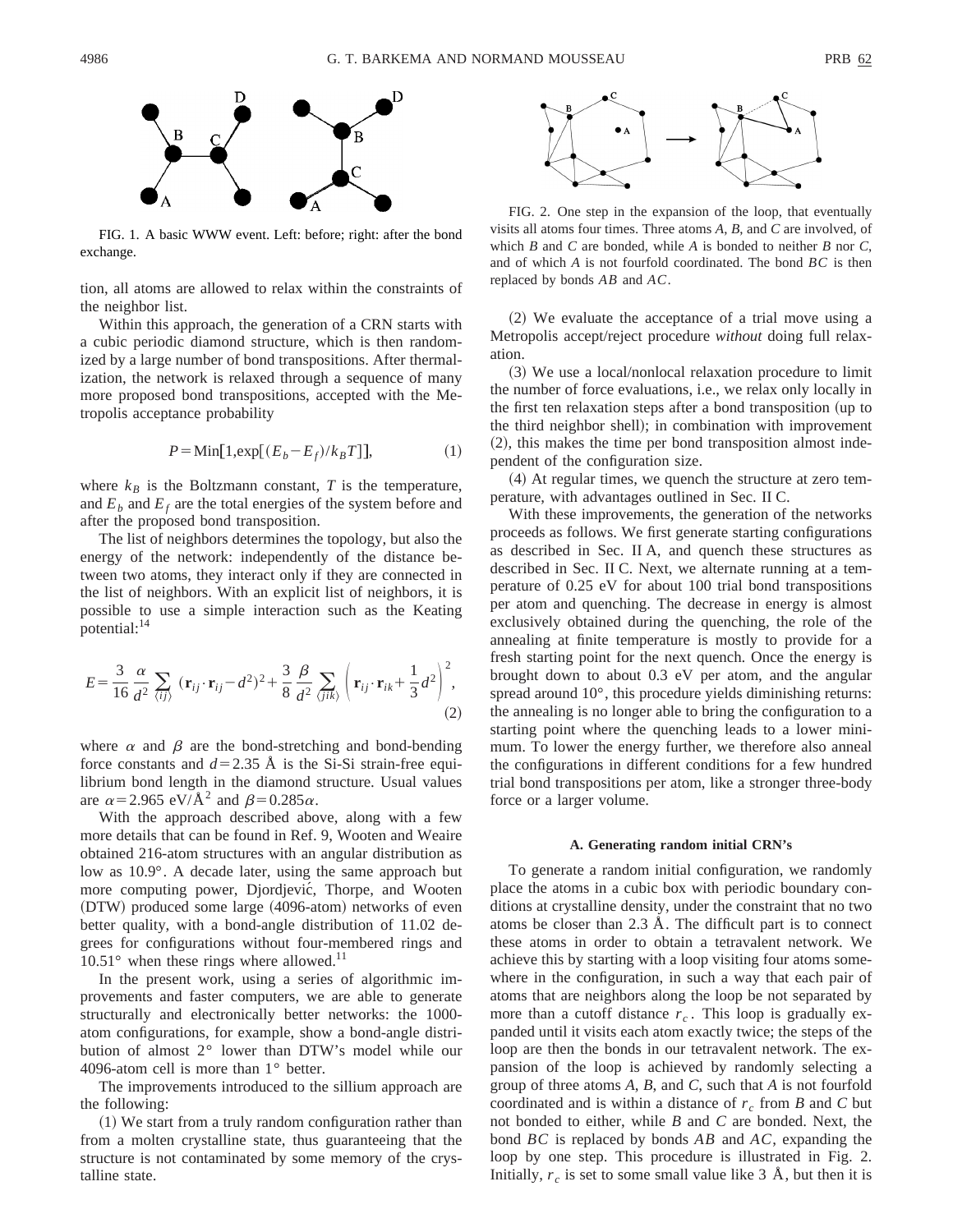gradually increased until all atoms are fourfold coordinated. Although this method leads to highly strained initial configurations, it has the advantage that it contains absolutely no trace of crystallinity.

This process leads typically to CRN's whose angular distribution initially has a width of around 30°, but which reduces rapidly to around  $13^\circ$  in a single quench (see Sec. II C). In the beginning of this first quench, when the angular deviation is quite large, sometimes a pair of atoms is close by without being bonded; to eliminate such artifacts that result from the fact that within the Keating potential atoms only interact if they are explicitly bonded, we replace a bond of each of these atoms by a bond between these atoms and another bond between their neighbors (conserving four-fold coordination).

#### **B. Avoiding complete relaxation of trial configurations**

In the standard sillium approach, a move consists of a bond transposition followed by full structural relaxation and an accept/reject step according to the Metropolis criterion  $(1)$ . An alternative implementation is to first decide a threshold energy given by

$$
E_t = E_b - k_B T \ln(s),\tag{3}
$$

where *s* is a random number between 0 and 1. The proposed move is then accepted only if  $E_f \leq E_t$ . This procedure is exactly equivalent to the usual Metropolis procedure. By fixing the threshold for  $E_f$  *before* a transposition is attempted, it is however possible to reject the move as soon as it becomes clear that this threshold cannot be reached, i.e., before the configuration is fully relaxed. Since the energy is harmonic around the minimum, the decrease in energy obtained during further relaxation is approximately equal to the square of the force times some proportionality constant  $c_f$ , so that during the relaxation the final energy can be estimated to be

$$
E_f \approx E - c_f |F|^2. \tag{4}
$$

If, at any moment during the relaxation,  $E - c_f |F|^2 > E_t$ , the trial move is rejected and a new one is started. Such a method requires, of course, a conservative choice for  $c_f$ ; in our units, the proportionality constant  $c_f$  in well-relaxed configurations is always well below 1. To account for anharmonicities, we do not reject any move during the first five steps of relaxation.

Since much less than 1% of the proposed moves are accepted in well-relaxed configurations, avoiding spending time on moves that are eventually rejected can produce a significant gain in efficiency; using this improvement, we observed an acceleration of close to an order of magnitude, so that all bond transpositions in a 1000-atom network can be attempted in less then 3 min on a 500 MHz DEC-Alpha workstation.

### **C. Efficient quenching**

Further optimizations are possible in the case of zero temperature. Since the threshold energy  $[Eq. (3)]$  is constant, a proposed bond transposition that is once rejected will keep on being rejected, as long as no other bond transpositions are accepted in the meantime. A combination of four atoms

TABLE I. Energetic and structural properties of models relaxed with the Keating potential. The first two models,  $DTW^{(1)}$  and  $DTW^{(2)}$  are the models prepared in Ref. 11 and refer, respectively, to a model with and without four-membered rings. Configurations A and B are 1000-atom models prepared according to the procedure described here and ''4096'' is a 4096-atom model prepared the same way. All three models are without four-membered rings. The ring statistics are for irreducible rings and  $\rho_0$  is based on  $r_0$  $=$  2.35 Å.

| $DTW^{(1)}$ | $DTW^{(2)}$ | Conf. A | Conf. B | 4096   |  |
|-------------|-------------|---------|---------|--------|--|
| 0.336       | 0.367       | 0.267   | 0.264   | 0.304  |  |
| 1.000       | 1.000       | 1.043   | 1.040   | 1.051  |  |
| 0.996       | 0.997       | 0.982   | 0.982   | 0.980  |  |
| 2.52        | 2.65        | 3.94    | 3.71    | 4.17   |  |
| 109.24      | 109.25      | 109.30  | 109.27  | 109.28 |  |
| 10.51       | 11.02       | 9.21    | 9.20    | 9.89   |  |
|             |             |         |         |        |  |
| 0.015       | 0.000       | 0.000   | 0.000   | 0.000  |  |
| 0.491       | 0.523       | 0.472   | 0.480   | 0.490  |  |
| 0.698       | 0.676       | 0.761   | 0.750   | 0.739  |  |
| 0.484       | 0.462       | 0.507   | 0.515   | 0.467  |  |
| 0.156       | 0.164       | 0.125   | 0.116   | 0.148  |  |
|             |             | 0.034   | 0.033   | 0.035  |  |
|             |             |         |         |        |  |

*ABCD* with bonds *AB*, *BC*, and *CD* can be selected in *N*  $\times$ 4 $\times$ 3 $\times$ 3/2 times, so there are 18*N* possible bond transpositions. We mark all bond transpositions that were rejected since the last accepted bond transposition to avoid retrying these. Once all bond transpositions have been tried but rejected, the quenching is complete. At this stage, the system is not only at a local energy minimum (i.e., a point in phase space where the force is zero and all eigenvalues of the hessian are positive), but no single bond transposition can lower the energy. The configurations we discuss here have this property.

In the standard sillium approach, the creation of fourmembered rings is disallowed. Following  $DTW$ ,<sup>11</sup> we find that especially for quenching the relaxation is significantly helped by allowing for four-membered rings, because of the large extra number of pathways accessible to the system. At the end of the quenching, the few four-membered rings that are created can easily be removed one by one, by chosing the energetically most favorable bond transposition in which bond  $\overline{AB}$  is part of the four-membered ring (and where no new four-membered rings are introduced). Typically, the energy increases by less than 1 eV per removed four-membered ring. The angular distribution narrows by a few hundredths of a degree by the removal of fourfold rings, but the radial distribution function (RDF) is not significantly changed.

### **III. RESULTING CONFIGURATIONS**

We present here results for three different configurations: two 1000-atom cells and one with 4096 atoms. In Table I, we compare our configurations, relaxed with the Keating potential used in the modified WWW algorithm, with those of Djordjević, Thorpe, and Wooten.<sup>11</sup> We also provide the irreducible ring statistics, i.e., those rings in which no two atoms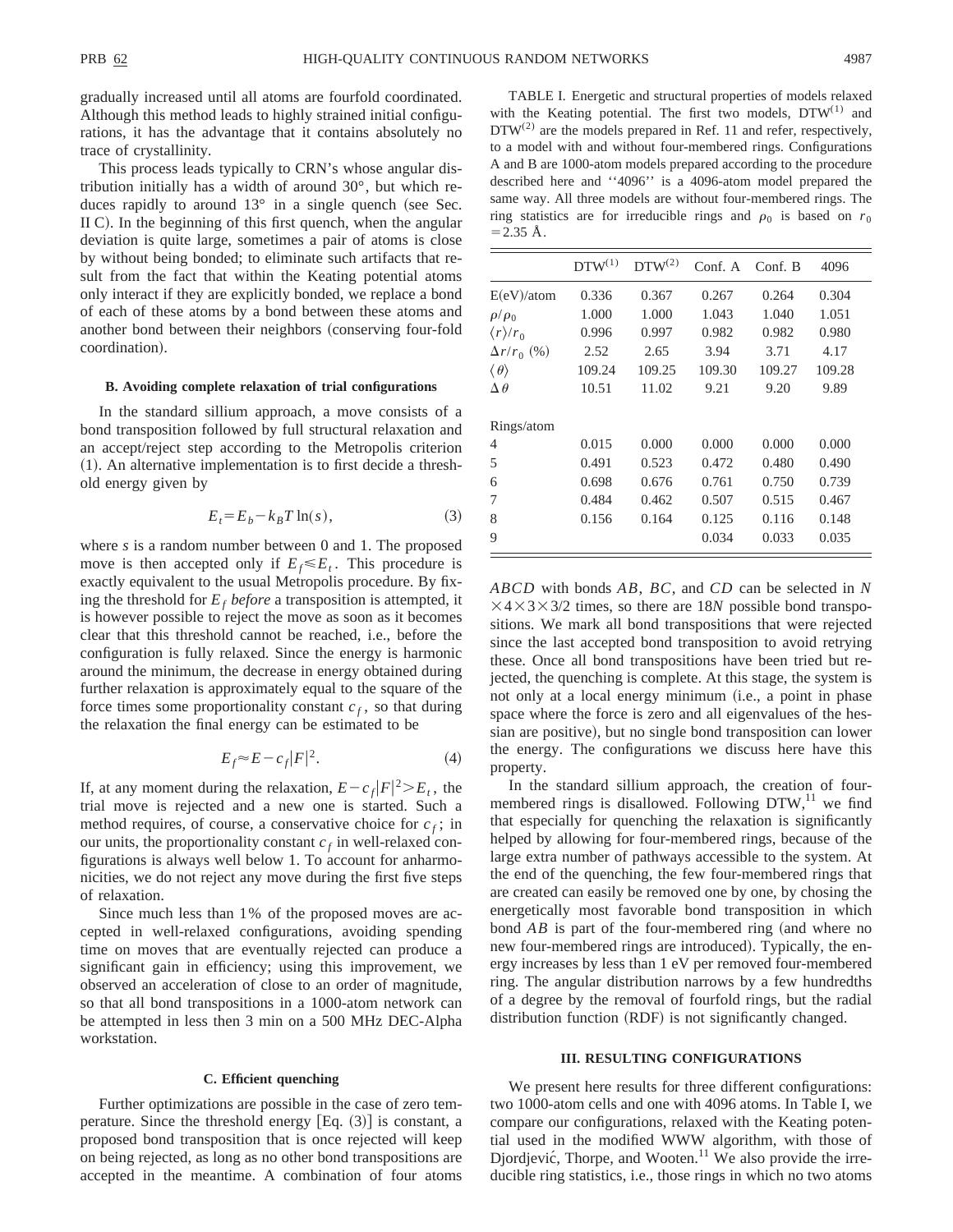TABLE II. Structural properties of our configurations after relaxation with the modified Stillinger-Weber (MSW) potential. Except for the 4096-atom configuration, the topology has remained unchanged (see text.) For comparison purposes, the total ring number per atom (including reducible ones) is also reported, as well as the energy after relaxation with the original Stillinger-Weber  $(SW)$ potential; molecular dynamics–prepared configurations give  $-4.088$  eV/atom (Ref. 23).

|                           | Conf. A  | Conf. B  | 4096     |
|---------------------------|----------|----------|----------|
| $E(eV)/atom$ (MSW)        | $-4.026$ | $-4.034$ | $-3.990$ |
| $E(eV)/atom$ (SW)         | $-4.126$ | $-4.133$ | $-4.106$ |
| $\rho/\rho_0$             | 0.947    | 0.950    | 0.936    |
| $\langle r \rangle / r_0$ | 1.018    | 1.017    | 1.020    |
| $\Delta r/r_0$ (%)        | 2.9      | 2.7      | 3.2      |
| $\langle \theta \rangle$  | 109.25   | 109.24   | 109.20   |
| $\Delta \theta$           | 9.77     | 9.70     | 10.51    |
| Rings/atom                |          |          |          |
| $\overline{4}$            | 0.000    | 0.000    | 0.001    |
| 5                         | 0.472    | 0.480    | 0.489    |
| 6                         | 0.840    | 0.847    | 0.830    |
| 7                         | 1.011    | 1.023    | 0.979    |
| 8                         | 2.025    | 2.002    | 2.064    |

are connected through a sequence of bonds that is shorter than the sequence along the ring. We also provide the ring statistics for all *n*-membered rings in order to compare with Ref. 9 and other papers in the literature (Table II). Table I shows that the strain per atom in our structures is significantly below that of DTW. One of the standard measurements to evaluate the quality of a model is the coordination number as computed based on the RDF. Using the minimum of the RDF between the first- and second–neighbor peak and after relaxation with the Keating model, the first two configurations are perfectly tetravalent. The 4096-atom configuration has 0.1% of five-fold defects. If our configurations are scaled to crystalline density, the energy increases by 6 meV per atom.

Another important quantity that can be compared with experiment is the width of the bond-angle distribution. Experimentally this quantity can be extracted from the radial distribution function, or from the Raman spectrum—using a relation proposed by Beeman *et al.*<sup>15</sup> The most recent measurement, taken on annealed samples prepared by ion bombardment and using the second-neighbor peak of the radial distribution function, gives 10.45° and 9.63°, respectively, for as-implanted and annealed samples.<sup>12</sup> Our configurations, relaxed with the Keating potential, present therefore a bondangle distribution slightly narrower than experimental values. (This is to be expected of the "right" structure since the theoretical models are taken at 0 K, and since local relaxation with potentials more realistic than the Keating one results in wider angular distributions.)

While structural averages provide a good idea of the overall quality of a model, they do not say much regarding the local environments. It is therefore important to look also at the electronic properties of these models: even small densities of highly strained geometries or defect atoms will be picked up as states in the gap of the electronic density of



FIG. 3. Top: Electronic density of states for the 1000-atom configuration A as obtained using *ab initio* tight binding. Bottom: Closeup of the gap region. The dashed curve is an exponential fit,  $\rho(E) \propto \exp(-E/E_0)$ , with  $E_0 = 0.2$  eV.

states (EDOS). In the last few years, it has become possible to compute the electronic structure of multi-thousand-atom configurations. Here, we show the electronic density of state for configuration A, a 1000-atom configuration. Because of the costs of doing a full *ab initio* atomic relaxation, we have relaxed the cell with the Keating potential and used the FIREBALL local-basis *ab initio* code to obtain the electronic density of state.<sup>16</sup> Previous work showed that configurations relaxed with a Keating potential demonstrated little further relaxation with the FIREBALL code<sup>17</sup> so that the results presented here are unlikely to change very much during further relaxation. Figure 3 shows the EDOS smoothed with a Gaussian of width 0.01 eV. A remarkable feature of this EDOS is the absence of states in the gap, leading to a perfect gap of 1.3 eV. The generation of defectless models is very important for our understanding of the electronic dynamics and the role of defects in disordered semiconductors. The decay of the valence tail, the Urbach tails, can be reasonably well approximated by an exponential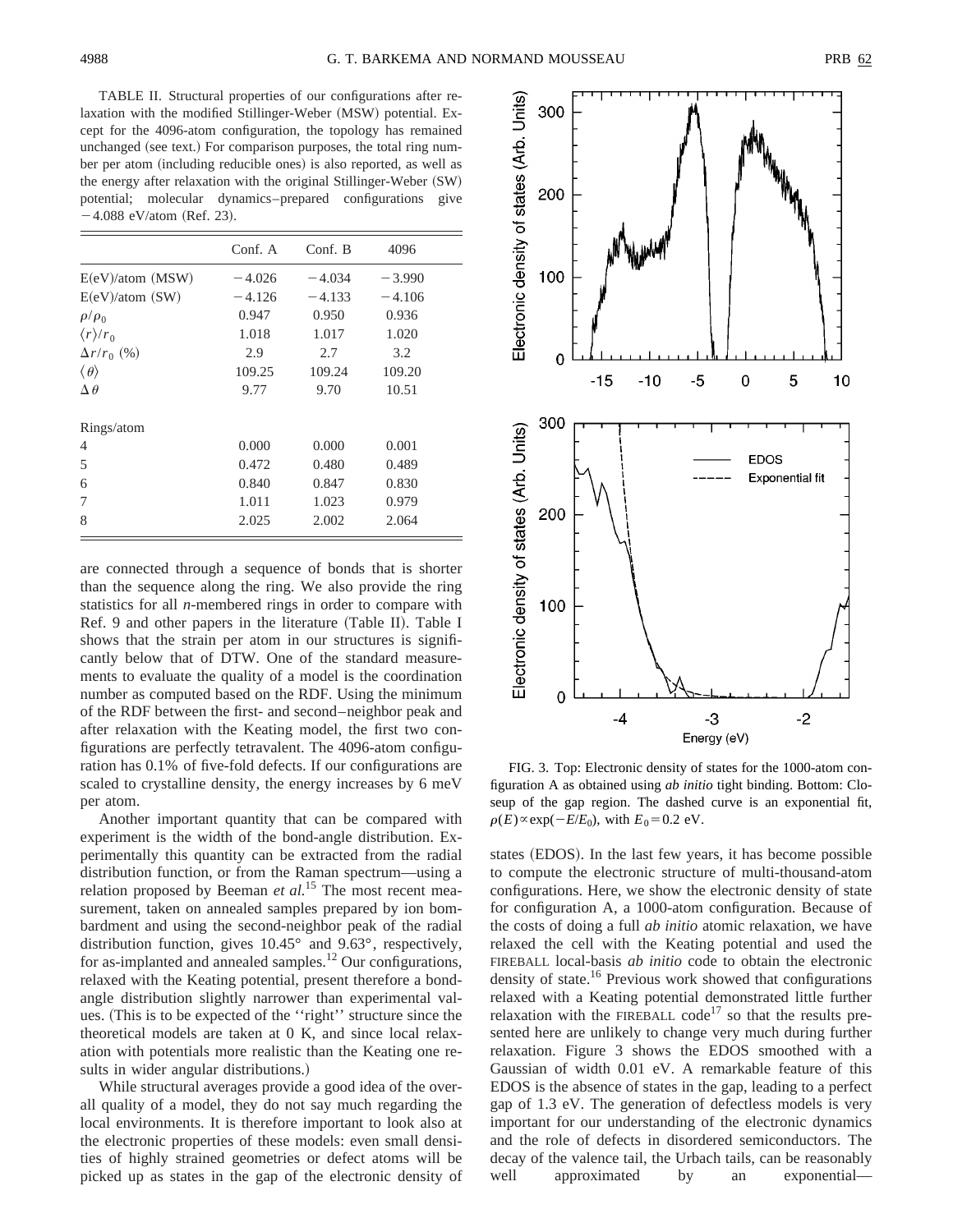$\rho(E) \propto \exp(-E/E_0)$ —with  $E_0 = 0.2$  eV, in agreement with previous calculations.17

Although we get good structures using the Keating potential, it is important to verify the stability of these networks when relaxed with a more realistic interaction potential that does not require a preset list of neighbors. There exists no empirical potential at the moment that can describe fully the properties of *a*-Si; we use a modified Stillinger-Weber potential, where the three-body contribution to the energy is enhanced by 50% with respect to the two-body term. This *ad hoc* modification was shown to produce good structural properties for amorphous silicon.<sup>2,10,4,18</sup>

After relaxation at zero pressure, the two 1000-atom configurations remain perfectly coordinated. The 4096-atom cell, less well relaxed, develops a few coordination defects: based on the first minimum in the RDF, it presents, respectively, 0.4% and 0.3% of threefold-and fivefold-coordinated atoms.

Table II presents the structural and energetic properties of the relaxed CRN's at zero pressure. For all configurations, the bond-angle distribution widens and the density decreases significantly compared to the Keating-relaxed structures. For the 1000-atom configurations, the local relaxation with the modified Stillinger-Weber potential did not result in a change of topology and the total energies are very low compared with previous models.<sup>19</sup> We therefore expect that the structures will be stable with any reasonable potential.

Figure 4 shows a comparison of configuration B with experimental data obtained by Laaziri *et al.* on annealed *a*-Si samples prepared by ion bombardment. The agreement between the two is excellent except for some discrepancy in the height of the third-neighbor peak. Such an agreement must only be seen as a sign that the topology might be right, however: configurations differing widely in their topology can easily produce similar radial distribution functions.<sup>20</sup> The same figure also presents the bond-angle distribution for configuration B relaxed with both the Keating and the modified Stillinger-Weber potentials. As expected for a perfectly coordinated configuration, the distribution is smooth and presents a single peak centered at the tetrahedral angle.

To compare with previous molecular dynamics studies,<sup>21</sup> we have also relaxed our cells with the standard Stillinger-Weber potential, which is known to give an incorrect amorphous structure. After relaxation of configuration A, we find 17 atoms with fivefold coordination and three threefoldcoordinated ones; similar results are found with the two other networks. The resulting configurational energy, given in Table II, compares favorably with molecular dynamical results.

Contrary to the topological properties, which seem relatively independent of the details of the potential, we see that the ideal density of amorphous silicon compared with that of the crystal changes qualitatively as a function of the potential used. Configurations relaxed at zero pressure with the Keating potential show a reproducible densification by 2% while the modified Stillinger-Weber potential, also at zero pressure, leads to a structure which is up to 6% less dense. The latter results are in qualitative agreement with experiment<sup>22</sup> and previous simulations using a similarly modified potential.10 Recently, Laaziri and collaborators have pointed to the lower density of *a*-Si as an explanation for the rela-



FIG. 4. Top: Radial distribution function for configuration B relaxed with the modified Stillinger-Weber potential. Solid line: experimental results from Ref. 12. To obtain a better fit, the computer-generated structure is scaled by a linear factor of 0.99. Bottom: Bond-angle distribution for configuration B relaxed with Keating and the modified Stillinger-Weber potential. The curve is smoothed with a Gaussian of width 2°.

tively low coordination measured by x-ray scattering. Our results, on the contrary, indicate that there is very little dependence between the density of the amorphous material and its topology, at least within the application of our two empirical potentials. A volume change at the percent level should therefore have very little impact on the topology and will reflect mostly some fine details of the real atomic interactions.

# **IV. CONCLUSIONS**

We have presented here modifications to the Wooten-Winer-Weaire algorithm that allows one to produce large